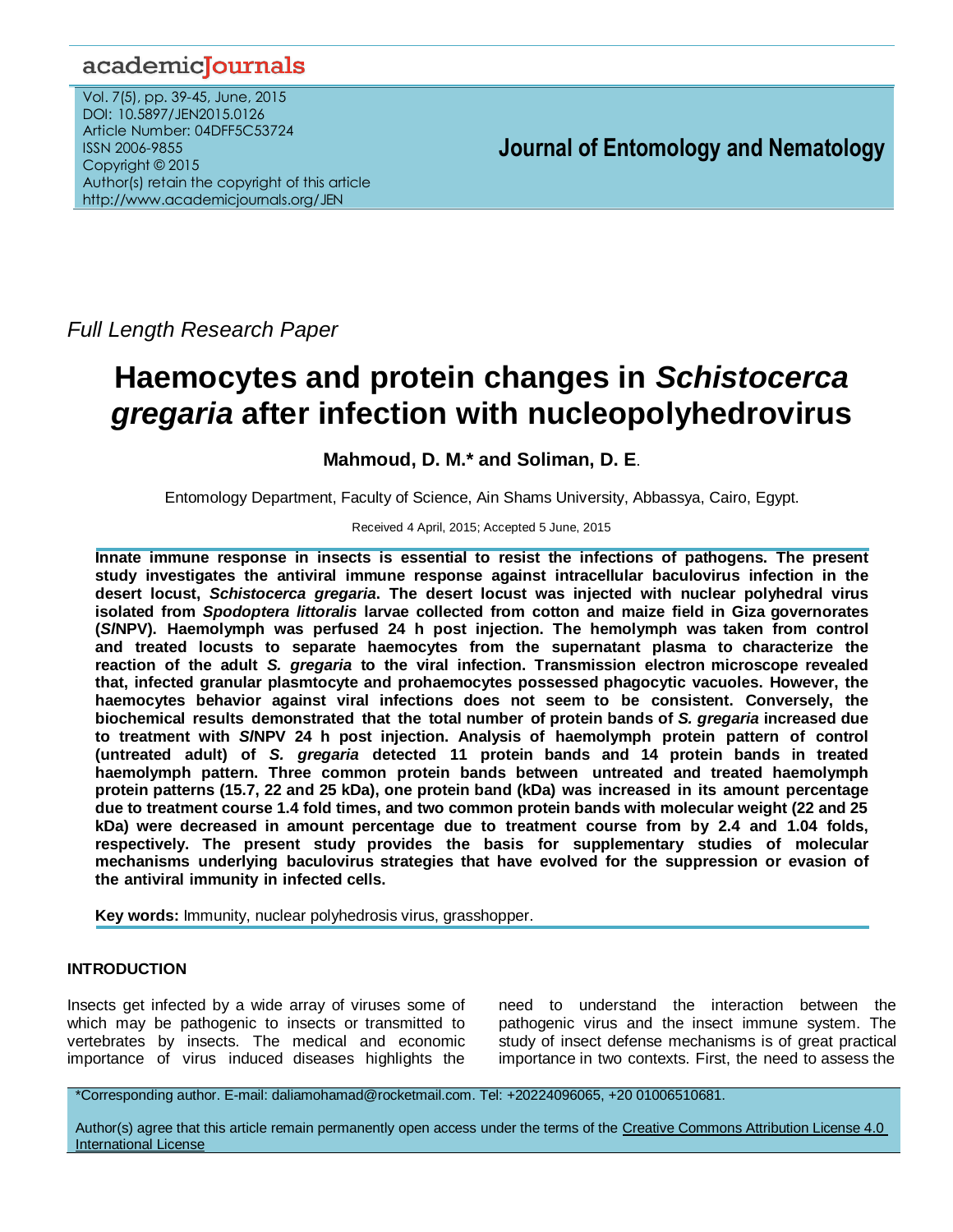ways by which insects might avoid destruction by biological control agents. Second, defense mechanisms play a critical but underestimated role in the complex relationships that exist between arthropod pests and its pathogens. A better understanding of these mechanisms may lead to methods for manipulating them to human advantage.

Nuclear polyhedrosis virus is a circular double stranded DNA virus belonging to the family baculoviridae. Baculoviruses, members of the family baculoviridae, include a diverse group of large enveloped DNA viruses that are specifically pathogenic to arthropods, including insects. Baculoviruses possess a large circular double-stranded DNA of approximately 80-180 kbp in size, which encoded 100-200 predicted proteins (Herniou et al., 2012).

Individual baculoviruses act together with different insect cell lines after entry into cells causing numerous types of abortive (non-productive) as well as productive infections (Castro et al., 1997; Morris and Miller, 1993; Shirata et al., 1999, 2004, 2010). The route of infection of baculovirus consists of several successive steps, starting from entry of the viruses into cells, morphogenesis and discharge of budded virus (BV), very late gene expression, until ending with the formation of occlusion bodies (OBs) which contain blocked virus (OV) which is a different phenotype from that of BV (Morris and Miller, 1993; Shirata et al., 1999).

Once pathogens break a surface barrier and gain the entry into insects, the second line of innate immunity at the cellular and molecular levels is activated in the haemocoel. When the immune response be successful, the pathogens were eliminated from the infected insects and prevented their propagation and spread. In contrast, pathogens have developed a variety of mechanisms to suppress or evade the activated innate immunity in the haemocoel. Since insects lack adaptive immunity as in vertebrates, innate immunity is essential for insects to survive infections of pathogens, including viruses. The cellular immune reaction of insects involves the recognition and subsequent phagocytosis or encapsulation of foreign bodies by the haemocytes (Salt, 1970). In case of cells infected with baculovirus, shutdown of global protein synthesis and apoptosis act as two major intracellular innate antiviral mechanisms (Clarke and Clem, 2003a; Clem, 2005; Thiem, 2009). Thus, baculoviruses and insects provide a good model system for studying the co- evolution of animals and their pathogens.

Desert locusts, *Schistocerca gregaria* (Forskal), are the most dangerous of locust species. Under favorable environmental conditions, a few solitary individuals can dramatically multiply, form large swarms able to migrate great distances, and therefore, threaten agriculture (Cressman, 1999). Most studies on insect innate immunity have focused on bacterial and fungal infections (Ferrandon et al., 2007; Kanost et al., 2004;

Lemaitre and Hoffmann, 2007).

Nuclear polyhedrosis viruses are considered to be limited in their host range t o one species or genus of insects. The narrow host range that characterizes the baculoviruses is regarded as a great advantage over chemical pesticides (Bensimon et al., 1987). They succeeded to transmit *Spodoptera littoralis* nucleopolyhedrovirus to infect *S. gregaria* with dark cheeks disease.

The challenge in the future lies in the implementation of control strategies that protect food security with minimal environmental costs. Therefore, in the current investigation, we address the antiviral immunity in baculovirus-infected desert locust, *S. gregaria*, and determine the humoral antiviral immune response to provide a basis for further molecular mechanisms underlying baculovirus strategies that have evolved for the suppression or evasion of the antiviral immunity in infected cells.

#### **MATERIALS AND METHODS**

#### **Colonization of** *S. gregaria*

The desert locust *S. gregaria*, was obtained from the Locust and Grasshopper Research Department, Plant Protection Research Institute, Agricultural Research Center, Egypt. Locusts were reared in wooden cages at  $32 \pm 2^{\circ}$ C, 50-60% relative humidity RH) and 16 h day light in the facilities of Entomology Department, Ain Shams University. The locusts were fed on daily fresh clover plant, *Trifolium repens* on daily bases. Packed moist sterilized sand in suitable glass containers about 7 cm in diameter and 10 cm deep were used for egg-laying.

#### **Virus preparation, injection and sampling haemolymph**

Nuclear polyhedral virus isolate was obtained from *S. littoralis* larvae collected from cotton and maize field in Giza governorates. The larvae were fed on castor bean leaf (*Ricinus communis*), after the symptoms of the viral infection appeared in the infected larvae were placed into 1.5 ml 0.1% Sodium dodecyl sulphate (SDS) to homogenize; the homogenate was centrifuged for 100 *g* for 5-10 s and the supernatant was removed into clean tube to centrifuge at 2500 *g* for 5 min. To pellet the virus, the supernatant was discarded, and resuspended in 1.5 ml of distilled water and centrifuged at 2500 – 5000 *g* for 5 min. Finally, the supernatant was discarded and the pellet was suspended into a small volume of distilled water. The concentration of the virus was measured by counting under hemocytometer and stored at -20°C until use.

#### **Stimulation to insect immune response**

#### *Injections and sampling of haemolymph*

Trials were prepared by injecting each adult grasshopper with 10  $\mu$ l of 10<sup>7</sup> PIB/ml of SINPV final concentration using a 10  $\mu$ l of Hamilton micro-syringe (Miranpuri and Khachatourians, 1993). Locusts were injected with 10 µl viral suspension into the insect's haemocoel by inserting the needle in the last coxal corium. Control insects were injected only with equivalent volume of sterile distilled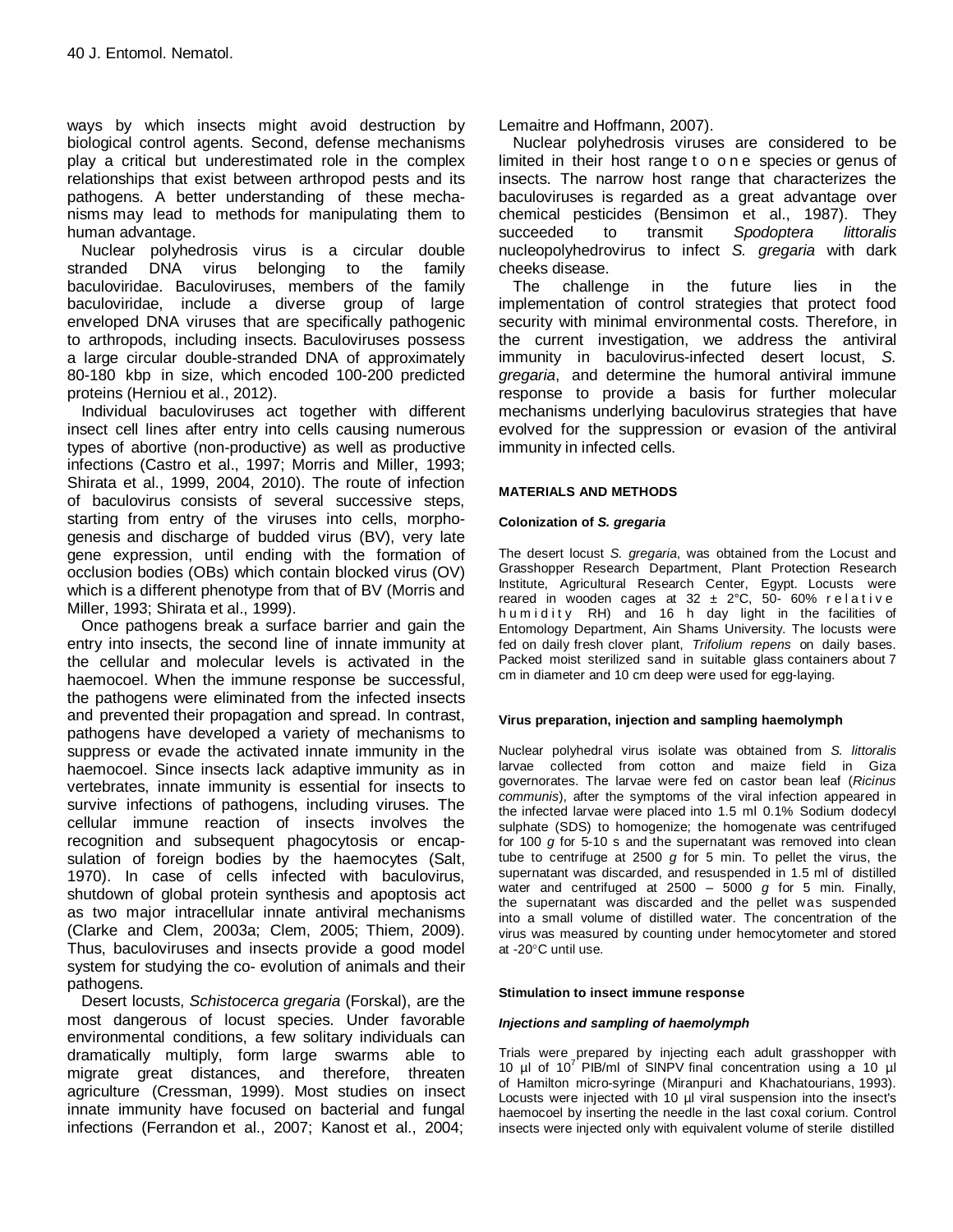

**Figure 1 (a, b) .**Normal haemocytes of adult *S. gregaria*, showing nucleus (n) with chromatin (ch).

water. Samples of haemolymph were taken from locusts without cooling or anesthesia at 24 h post-injection. The insects were amputated at the hind coax with fine scissors; gentile pressure was applied on the thorax until the haemolymph appeared and obtained with fine–tipped calibrated glass capillary, according to Hoffmann (1980). The perfused haemolymph was centrifuged at 12000 rpm for 15 min and the plasma stored at -  $20^{\circ}$ C to separate haemocytes from the supernatant plasma for using in cellular and molecular study.

#### *Transmission electron microscopy (TEM)*

To characterize the cellular antiviral immune response in infected adult *S. gregaria*, intra- thoracic haemolymph was obtained from 5- 10 locusts via micropipette.

The haemocytes pellets were separated from plasma. Five drops of 3% gluteraldehyde was added to the haemocytes for 2 h, during which a precipitate was formed. The supernatant was eliminated from the samples, which were washed with 5 drops of PBS-sucrose three times for 10 min. Samples were further fixed with 2% osmium tetroxide for 3h, after which they were washed three times with PBS-sucrose. Samples were then gradually dehydrated with increasing concentrations of alcohol: 10 to 90% for 10 min. Finally, for 30 min in each sample of three changes of 100% alcohol. After this, 100% alcohol and propylene oxide were added in proportions of 2:1, 1:1, and 1:2, finalized with 100% propylene oxide; each stage of these changes in proportion lasted 30 min. Epon 812 propylene was added in proportions of 2:1, 1:1, and 1:2, with changes in proportions every 30 min. With 100% Epon 812, the samples were left open for 4 h to evaporate the solvent. The samples were then polymerized at 60ºC for 24 h. From each polymerized block, semi-fine sections were made using Reichert Om U3 ultra-microtome and transferred to pioloform-treated 200-mesh grids. The sections were examined under SEO PEM-100TEM. Cell types were photographed with transmission electron microscope (TEM) at the facility of Military Medical Academy, Cairo, Egypt.

#### *Protein electrophoresis*

To determine the humoral antiviral immune response, the hemolymph of the normal and infected adult locusts was perfused. SDS PAGE gel electrophoresis was used by adding droplets to a tube containing 20 ml of gel buffer [2% sodium dodycel sulphate (SDS), 60 mM Tris Cl pH 6.8, 10% glycerol and 50% protease inhibitor cocktail (one tablet/50 ml, Boehringer Mannheim, Indianapolis, IN)]. The perfused hemolymph was resolved in SDS polyacrylamide gel electrophoresis (SDS-PAGE). SDS PAGE was performed at 200 V, for approximately 3 h. Gel was stained using Brilliant Blue R-250 and followed by distaining process. Images of the gel were captured and analyzed using specialized software; Gel-Pro Analyzer (Media Cybernetics, NT, USA).

#### **RESULTS**

#### **Transmission electron microscopy (TEM)**

The reaction of the adult *S. gregaria* to the viral infection was characterized by injecting insects with 10  $\mu$ l of 10<sup>7</sup> PIB/ml of Giza *Sl*NPV, and perfuses the hemolymph 24 h later. Ultrathin sections cut through normal and infected haemocytes adult locust revealed a significant changes in the blood cells compared to the normal (Figures 1 and 2). In the normal haemocytes, the nucleus occupies a large size of the whole cell with definite patches of chromatins (Figures 1). However, after 24 h post injection, the haemocytes displayed a phagocytic activity with being able to internalize virus particles inside cytoplasmic vacuoles, particularly in virus-phagocytosing cells (Figure 2b, 2c). Also, some of the infected haemocytes showed an extended protrusion filled with virus particles inside the cytoplasmic vacuoles, seemingly (Figure 2).

#### **Protein electrophoresis**

The analysis of protein content extracted from hemolymph of the adult *S. gregaria* revealed an increase in the total number of protein bands in the infected hemolymph when compared with control (Figure 3). Analysis of hemolymph protein pattern of control detected 11 protein bands of size which ranged from 11.5 to 155.6 kDa. However, 14 protein bands were detected in the infected hemolymph that ranged from 13.4 to 96.4 kDa. The new protein bands of infected in comparison to control were 11 protein bands with different amount percentage as shown in Table 1. In addition, eight protein bands disappeared due to treatment with *Sl*NPV (11.5, 45.4, 57, 62.5, 69, 82.9, 105.3, and 155.6 kDa) .We observed three common protein bands between control and treated specimens with 10<sup>7</sup> µl of Giza S/NPV, one of them (15.7 kDa) showed an increase in the amount percentage by 1.4 fold from 16.9 to 24 due to treatment course. The other two common protein bands with molecular weight (22 and 25 kDa) decreased in amount percentage (from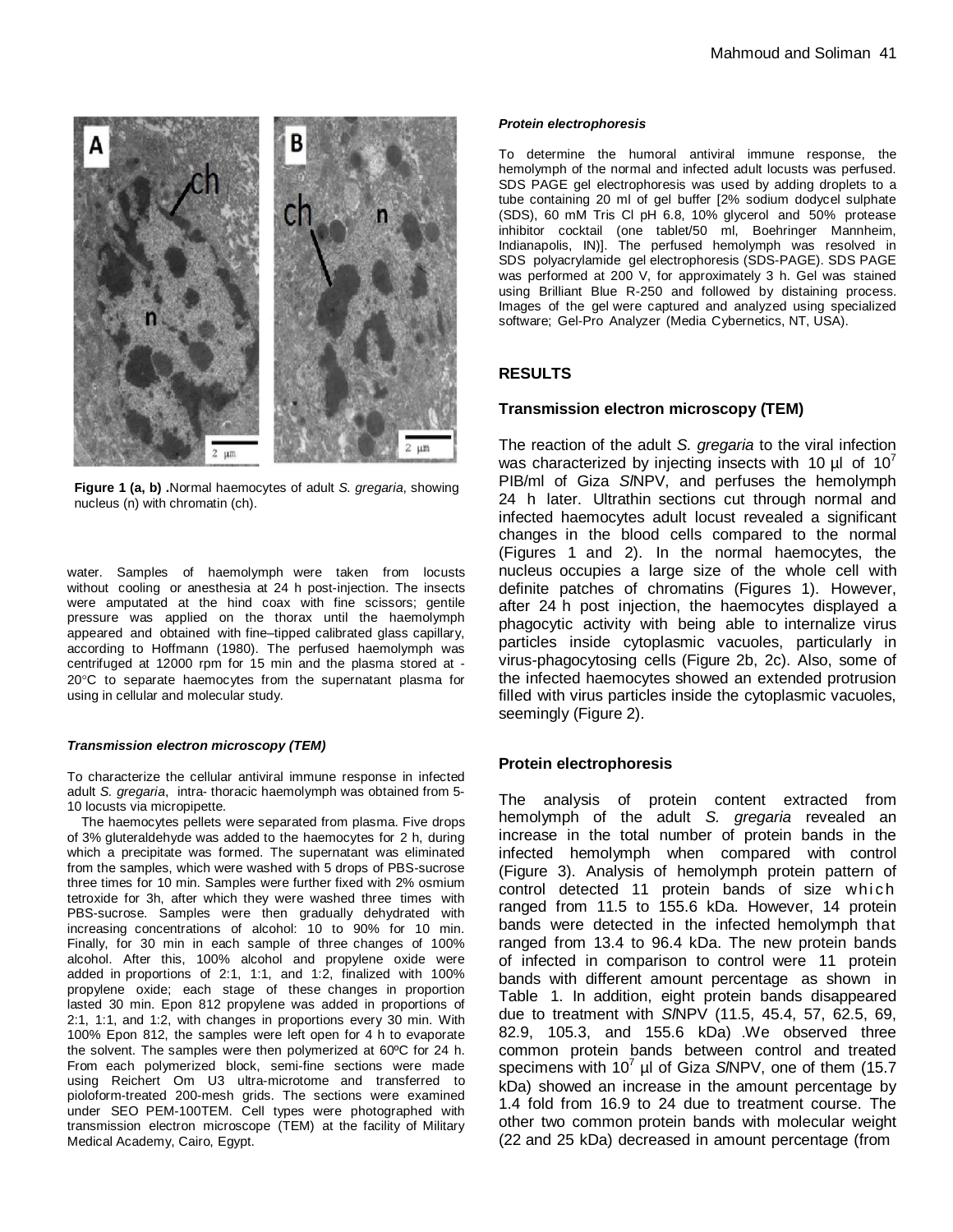

**Figure 2 (A, B and C).** Haemocytes showing cytoplasmic vacuoles (V). ch =chromatin; n= nucleus; nu= nucleolus.

6.4 to 2.6 amount %, and from 4.9 to 4.7 amount %) by 2.4 and 1.04 folds, respectively.

#### **DISCUSSION**

Little is known about insect defense against virus infection; neither cell-mediated nor humoral immunity has been demonstrated against virus infection in insects (Narayanan, 1997).

Recently, advances have been made which demonstrate viral resistance and the ability of an insect to clear viral pathogens (Briese, 1986).

In our work, the haemocytes behavior against viral infections does not seem to be consistent. The hemocytes can have different roles, from actively spreading the baculoviruses, via avoiding being infected, to actively clearing the haemolymph from the viruses. The first description of an effective immune response in insects against viral infection was a study on *Helicoverpa zea* (Lepidoptera: Noctuidae) infected

with NPV (Washburn et al., 1996). The haemocytes appeared in aggregation form around midgut-associated tracheae infected by baculovirus. The baculovirusinfected cells were then encapsulated by haemocytes and thereafter removed from the haemocoel.

At the molecular level, there are many studies on the change in the electrophoretic pattern of haemolymph proteins of larvae infected with the nuclear polyhedrosis virus (Watanabe, 1986). In some unsuccessful infections with baculovirus, it is clear that both cellular and viral protein synthesis are dramatically reduced and completely blocked in late infection [\(Ikeda](http://www.sciencedirect.com/science/article/pii/S0042682212005144) et al., 2012). This explanation may give a reason for not appearance of which may be the reason of reduction of total protein however, the observed increase in total protein at 24 hpost infection could be due to the interference of the viral protein with the protein of the infected cells. Also, post- infection duration could be not enough shutdown global protein synthesis and may need increased time after the infection 48 or 72 h. The mechanism of shutdown of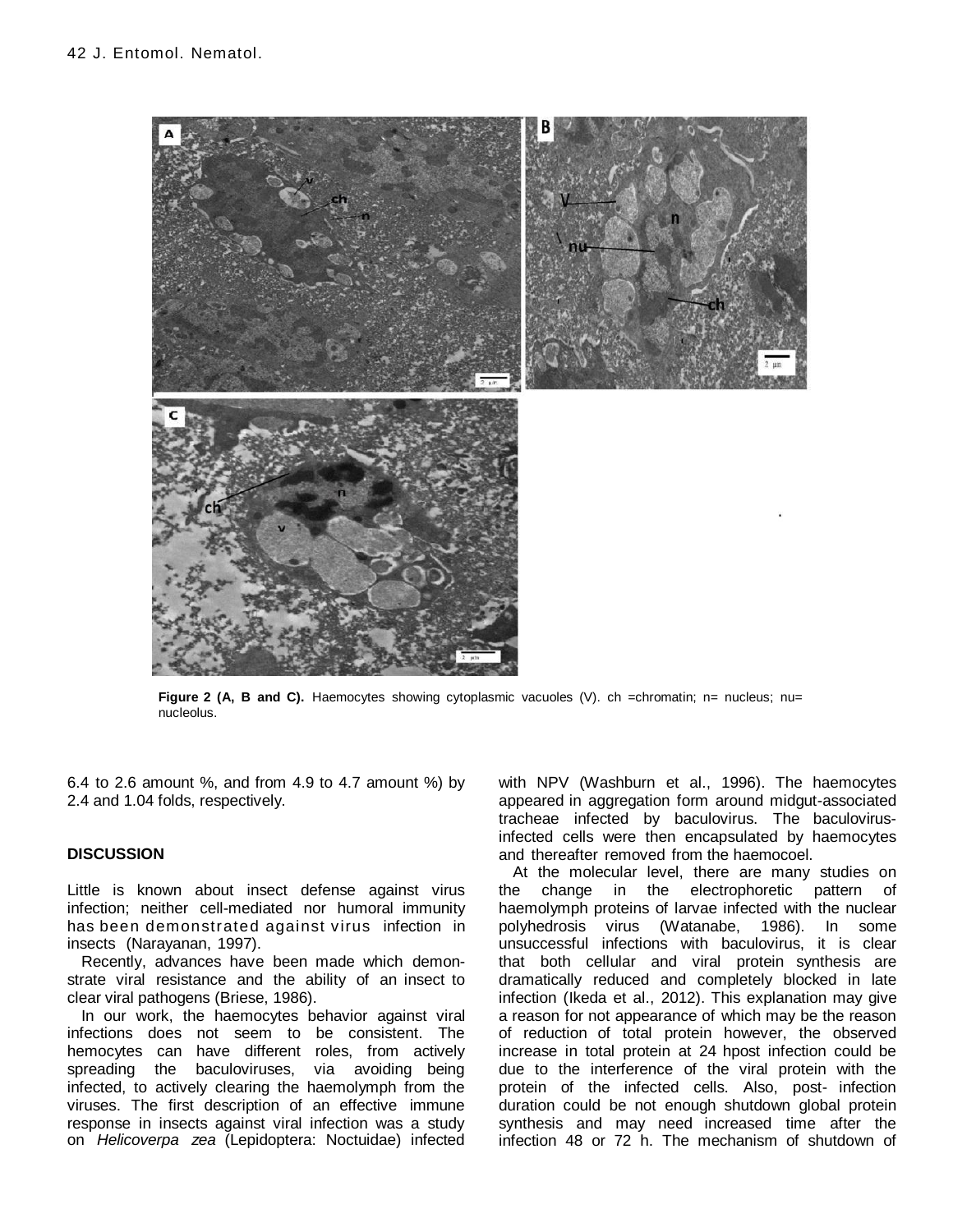



**Figure 3**. Photograph illustration of electrophoretic hemolymph protein patterns of infected and control adults of *S. gregaria.* M = protein marker (kDa). Lane C= control. Lanes T= Haemolymph protein patterns after infection with 10 µl of 10 7 of *Sl*NPV.

global protein synthesis is generally observed in the late infection with baculovirus and could be distinguished from the shutdown of the host cell protein synthesis (Schultz and Friesen, 2009; Schultz et al., 2009; Xue et al., 2012) as found in *Lymantria dispar* cell line infected with *Autographa californica* multiple nucleopolyhedrovirus (*Ac*MNPV) in which the protein synthesis is globally shut down at late stages of infection.

Conversely, Sarma et al. (1994) found an observable decrease in protein content in NPV infected silkworm larvae, called "hypoproteinemia". The authors attributed the reduction of hemolymph protein to the decrease of protein synthesis. Finally, the incompatibility between cellular response and protein analysis in our study could be related to that abortive infection which included in virus replication or from activation of innate antiviral responses, and leads to apoptosis and global protein synthesis shutdown in infected cells (Ikeda et al., 2013).

Finally, it could be concluded that this work is considered as a preliminary trial to predict cellular and molecular mechanisms of innate immune response of one of the most dangerous species insect, locusts, towards baculovirus infection. Better understanding of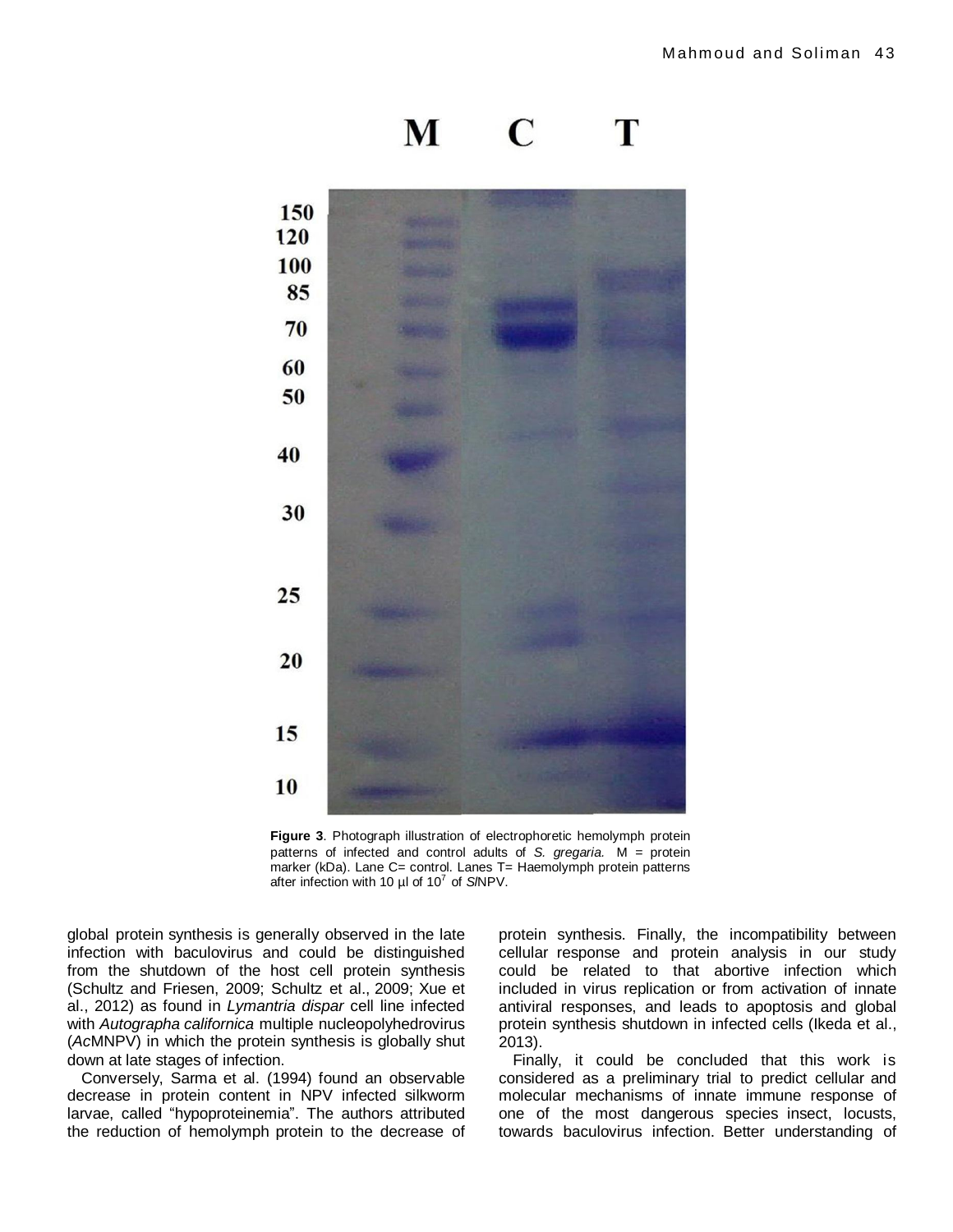| Lane             | <b>Marker</b><br>(mol.w.) | Lane C<br>(mol.w.) | Lane T<br>(mol.w.) | Lane C           | Lane T   |
|------------------|---------------------------|--------------------|--------------------|------------------|----------|
|                  |                           |                    |                    | Amount %         | Amount % |
| $\mathbf 1$      | 150                       | 155.6              |                    | 0.8              |          |
| $\boldsymbol{2}$ | 120                       |                    |                    |                  |          |
| 3                | 100                       | 105.3              | 96.4               | 0.68             | 3.1      |
| 4                | 85                        | 82.9               | 91.3               | $\boldsymbol{9}$ | 1.9      |
| $\mathbf 5$      | 70                        | 69                 | 73.4               | 22.4             | 3.7      |
| $\,6$            |                           | 62.5               | 67.1               | 2.3              | 4.1      |
| $\overline{7}$   | 60                        | 57                 |                    | 0.9              |          |
| $\bf 8$          |                           |                    |                    |                  |          |
| 9                | 50                        | 45.4               | 46.9               | 2.5              | 3.1      |
| 10               |                           |                    | 43.3               |                  | 0.8      |
| 11               | 40                        |                    | 35.5               |                  | 2.3      |
| 12               |                           |                    | 31.5               |                  | 2.3      |
| 13               | 30                        |                    | 29                 |                  | 4.1      |
| 14               |                           |                    | 25.9               |                  | 3.1      |
| 15               | 25                        | 25                 | 25                 | 4.9              | 4.7      |
| 16               |                           | 22                 | 22                 | 6.4              | 2.65     |
| 17               | 20                        |                    |                    |                  |          |
| 18               |                           |                    |                    |                  |          |
| 19               | 15                        | 15.7               | 15.7               | 16.9             | 24.1     |
| 20               |                           |                    | 13.4               |                  | 6.5      |
| 21               | 10                        | 11.5               |                    | 8.4              |          |
| Sum              | 71.9                      |                    |                    | 75.6             | 67.15    |
| In lane          | 100                       |                    |                    | 100              | 100      |

**Table 1.** Monitoring, amount percentage and relative fragmentation of haemolymph protein fractions of infected and control adults of *S. gregaria* expressed as molecular weight.

M= Protein marker (kDa). Lane C= control. Lanes T = treated hemolymph protein patterns with 10 µl of 10<sup>7</sup> of *Sl*NPV

humoral defense mechanism and molecular basis against viruses will provide necessary information for better management and modify host range properties of insect viruses in the future.

#### **Conflict of interests**

The authors did not declare any conflict of interest.

#### **REFERENCES**

- Bensimon AS, Zinger E, Gerassi A, Hauschner H, Sela L (1987). "Dark Cheeks," a Lethal Disease of Locusts Provoked by a Lepidopterous Baculovirus. J. Invert. Pathol. 50(3):254-260.
- Briese DT (1986). Host resistance to microbial control agents. In Biological Plant and Health Protection (ed. Franz, J. M.) G. Fisher Verlag, New York. 32:233-256.
- Castro MB, Souza ML, Araujo S, Bilimoria SL (1997). Replication of *Anticarsia gemmatalis* nuclear polyhedrosis virus in four lepidopteran cell lines. J. Invertebr. Pathol. 69:40-45.
- Clarke T, Clem RJ (2003a). Insect defenses against virus infection: the role of apoptosis. Int. Rev. Immunol. 22:401-424.
- Clem RJ (2005). The role of apoptosis in defense against baculovirus infection in insects. Curr. Top. Microbiol. Immunol. 289:113-130.

Cressman K (1999). Monitoring desert locusts in the Middle East: An overview. Yale University, 123-140.

- [Ferrandon](http://www.ncbi.nlm.nih.gov/pubmed/?term=Ferrandon%20D%5BAuthor%5D&cauthor=true&cauthor_uid=17948019) D, [Imler](http://www.ncbi.nlm.nih.gov/pubmed/?term=Ferrandon%20D%5BAuthor%5D&cauthor=true&cauthor_uid=17948019) JL, [Hetru](http://www.ncbi.nlm.nih.gov/pubmed/?term=Hetru%20C%5BAuthor%5D&cauthor=true&cauthor_uid=17948019) C, [Hoffmann](http://www.ncbi.nlm.nih.gov/pubmed/?term=Hetru%20C%5BAuthor%5D&cauthor=true&cauthor_uid=17948019) JA (2007). The Drosophila systemic immune response: sensing and signaling during bacterial and fungal infections. Nat. Rev. [Immunol.](http://www.ncbi.nlm.nih.gov/pubmed/17948019) 7 (11):862-74.
- Herniou E.A, Arif BM, Becnel JJ, Blissard GW, Bonning B, Harrison R, Jehle JA, Theilmann DA, Vlak JM. (2012). Family Baculoviridae. In: King AMQ, Adams MJ, Carstens EB, Lefkowitz EJ. (Eds.), Virus Taxonomy, Ninth Report of the International Committee on Taxonomy of Viruses. Elsevier Academic Press, Amsterdam. pp. 163-173.
- [Hoffmann](http://www.ncbi.nlm.nih.gov/pubmed/?term=Hoffmann%20J%5BAuthor%5D&cauthor=true&cauthor_uid=6760276) J (1980). Ecdysone and reproduction in adult female insects. [Reprod.](http://www.ncbi.nlm.nih.gov/pubmed/6760276) Nutr. Dev. 20 (2):443-56.
- Ikeda M*,* Yamada H*,* Hamajima R*,* Kobayashi M (2013). Baculovirus genes modulating intracellular innate antiviral immunity of lepidopteran insect cells*.* Virol. J. 435*:*1*-*13*.*
- [Kanost MR,](http://www.ncbi.nlm.nih.gov/pubmed/?term=Kanost%20MR%5BAuthor%5D&cauthor=true&cauthor_uid=15199957) Jiang H, [Yu XQ](http://www.ncbi.nlm.nih.gov/pubmed/?term=Yu%20XQ%5BAuthor%5D&cauthor=true&cauthor_uid=15199957) (2004). Innate immune responses of a lepidopteran insect, *Manduca sexta*. Immunol. Rev.198:97-105.
- [Lemaitre](http://www.ncbi.nlm.nih.gov/pubmed/?term=Lemaitre%20B%5BAuthor%5D&cauthor=true&cauthor_uid=17201680) B, [Hoffmann](http://www.ncbi.nlm.nih.gov/pubmed/?term=Hoffmann%20J%5BAuthor%5D&cauthor=true&cauthor_uid=17201680) J (2007). The host defense of *Drosophila melanogaster*. [Annu.](http://www.ncbi.nlm.nih.gov/pubmed/17201680) Rev. [Immunol. 2](http://www.ncbi.nlm.nih.gov/pubmed/17201680)5:697-743.
- Miranpuri GS, Khachatourians GG (1993). Haemocyte surface changes in the migratory grasshopper, *Melanoplus sanguinipes* in response to wounding and infection with *Beuveria bassiana*. J. Entomol. Exp. 68:157-164.
- Morris TD, Miller LK (1993). Characterization of productive and nonproductive *Ac*MNPV infection in selected insect cell lines. Virol. J*.*  197:339-348.
- Narayanan K (2002). Microbial control of insect pests: Role of genetic engineering and tissue culture. In Microbial Biopesticides